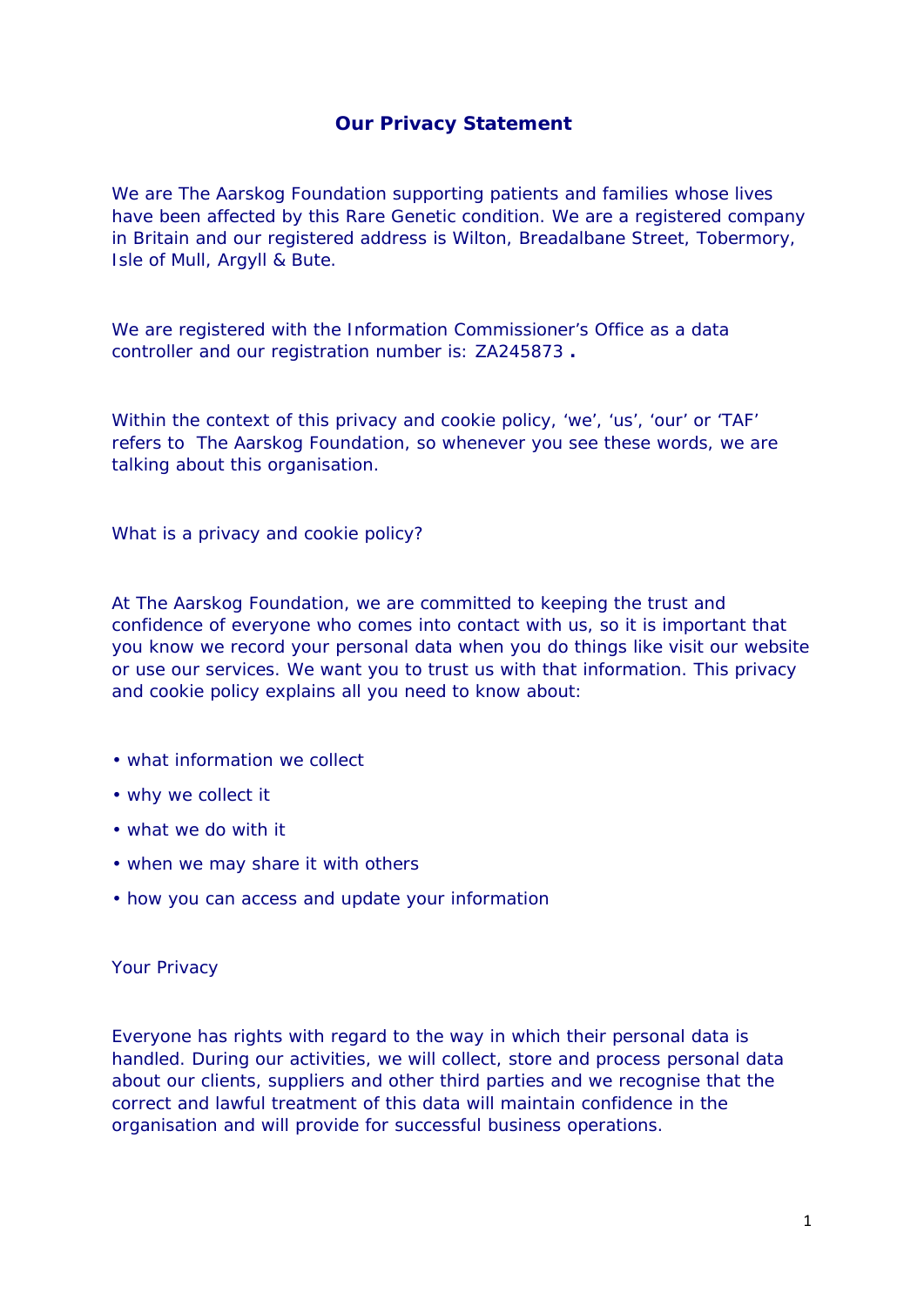Your personal data, which may be held on paper or on a computer or other media, is subject to certain legal safeguards specified in the Data Protection Act and equivalent EU regulations.

This policy and any other documents referred to in it, sets out the basis on which we will process any personal data we collect from you or that is provided to us by yourself or other sources. This policy sets out rules on data protection and the legal conditions that must be satisfied when we obtain, handle, process, transfer and store personal data.

Why do we collect your personal data?

Basically, to improve the way we communicate and work with you. The information provided by you to us during your use of the services, or otherwise when using the website, will be held by us on our servers and computers and used by us to review, develop and improve our support services, the website and on-line services and to enable us to provide you with relevant information as requested by you.

So, to summarise: When you use our website or services, you are agreeing for us to store and process your personal data. The ways we do that are explained in this policy – it is a guide for us to follow too, and we take it very seriously.

Lawful basis for processing your personal information

Under Article 6 of the General Data Protection Regulations (GDPR) our lawful basis for processing and holding personal information is 'legitimate interest' as it is necessary for TAF to use this information in order to provide you with our services.

What types of information do we collect?

NON-PERSONAL INFORMATION

This type of information does not tell us who you are, but it does help us to improve our services.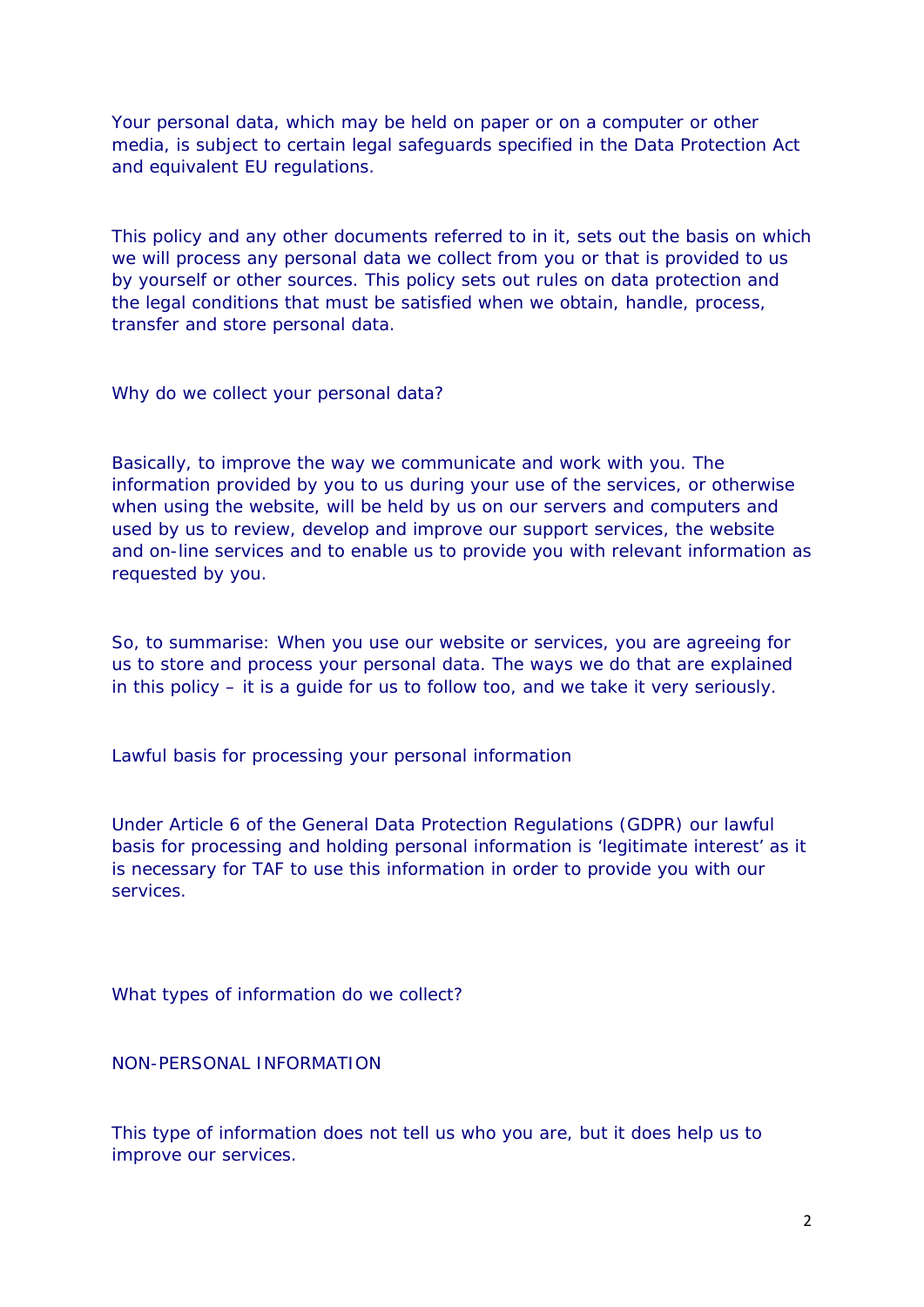How do we collect this information?

When you visit and look around our website, we record things like your IP (internet protocol) address – the unique number of the device you are using to access our website, which pages you visit (on our website only), when they were visited, and the type of device you were using. This information helps us create a better experience for everyone who uses our website.

Examples of the type of information that can be collected using your IP address include the type and version of your browser, and the location from which you are accessing our site. This helps us improve how our page templates appear and change content to make it relevant to our website visitors.

## PERSONAL INFORMATION

This means any information that may be used to identify you, such as your name, telephone number, postal and email addresses, and your bank details if you are supporting us financially.

How do we collect this information?

There are two main ways that we collect this information; directly and indirectly, including use of third parties (this is explained below).

What does 'directly' mean?

We collect information when you do things such as:

- register on our website
- request a service from us
- fundraise on our behalf
- donate to us
- give personal data to us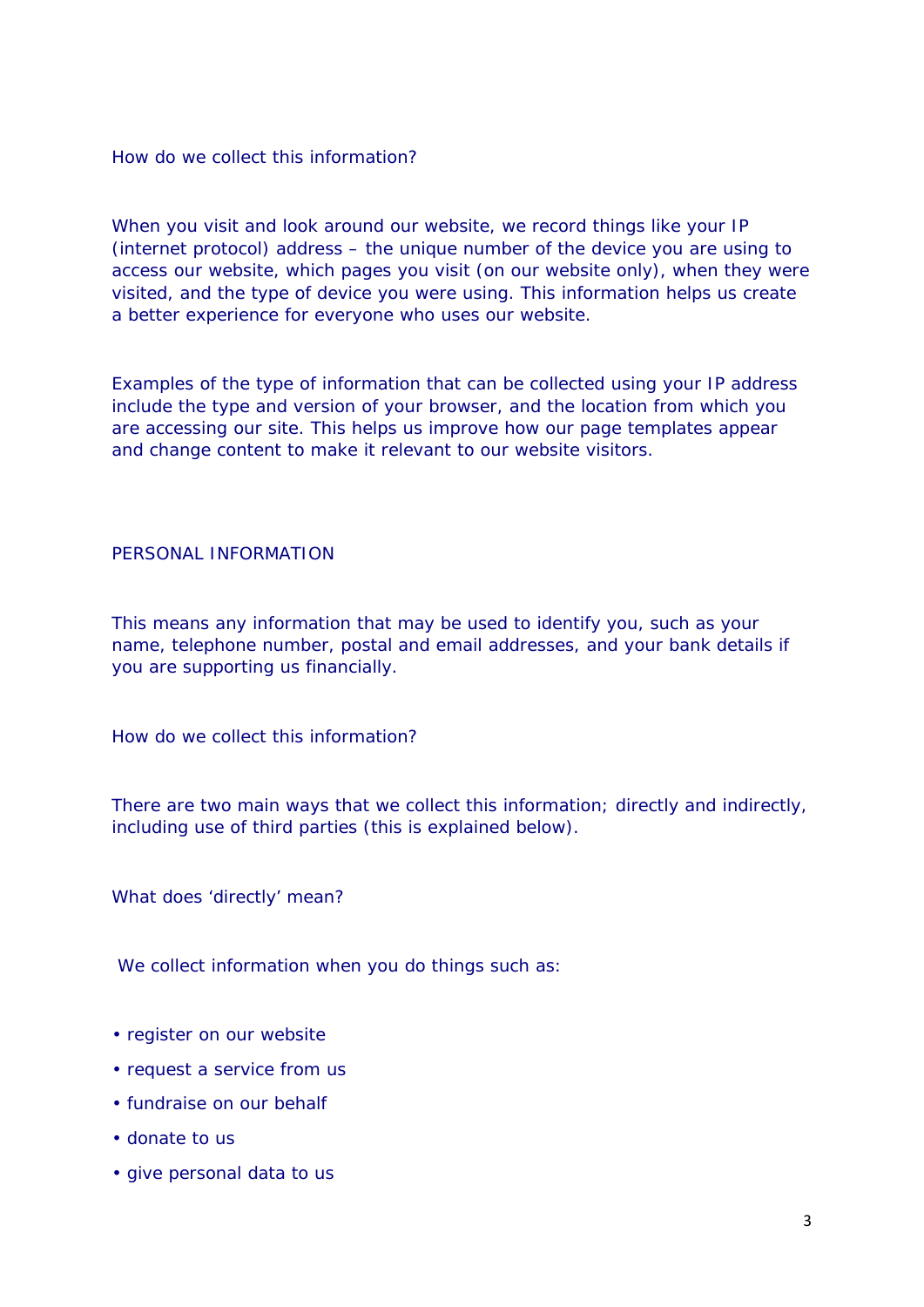What does 'indirectly' mean?

We also collect information when you use a third party, such as Just Giving, or sign up to an event for us on a third party website. We only collect this information with your permission and in line with the supplier's privacy policy.

What does 'third party' mean?

This means other organisations whom we collect data from, but only when you have given them permission. You may give these organisations permission at various times, for example when buying something from a mail order catalogue or joining certain membership organisations. The data we receive depends on your agreement with the organisation. We may also receive information from online services you use such as Facebook or Twitter if you have given them permission to share this with us.

Sensitive information

If you make a referral into our service via our website you will be asked to provide us with sensitive information in order to help us to provide you with the best possible support and ensure fair access to our services. We will always ascertain whether you have given consent for the referral and will take extra care of the information, in line with Data Protection Legislation.

How we use your information

Rest assured; our intentions are always good. We collect your information because we need it to help us fulfil your requests, keep in touch with you, and offer you communications that are relevant to you. So, things like:

• providing any information or services you have requested

• processing financial transactions such as donations, entering a paid event or setting up a Direct Debit. This includes processing gift aid with HMRC if relevant

• keeping a record of any communications between us and you, for example, emails and phone calls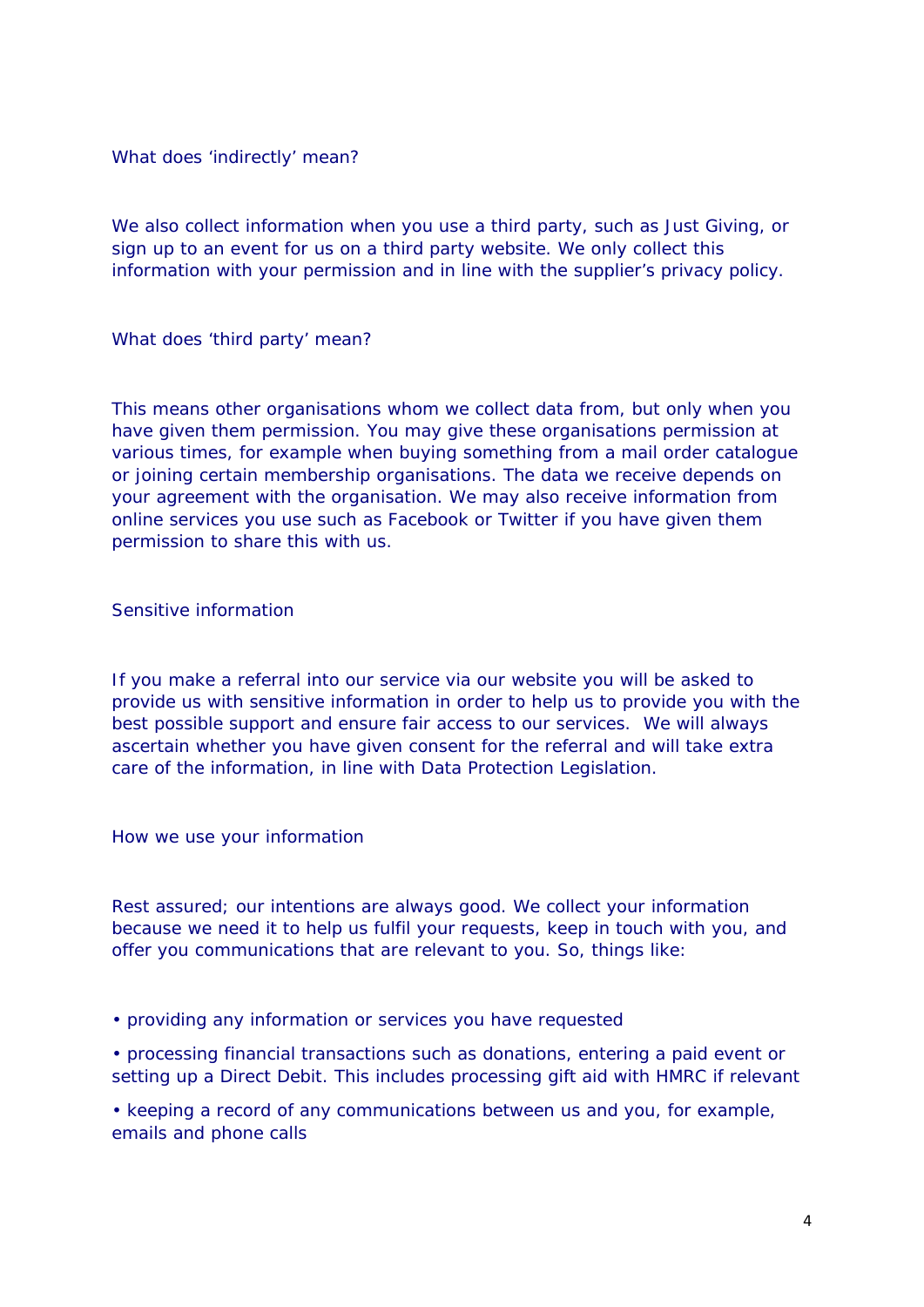• keeping a record of other interactions too, such as requests for leaflets or attending an event

• managing and improving how we communicate with you – how you prefer to be contacted, and what information you want to receive. We might contact you about our campaigns, events, appeals, volunteering, news, information and advice, as well as other ways you can support The Aarskog Foundation if you have opted-in to receive this information

• researching the interests, behaviours, demographics (for example, age, sex, income), and trends of the people who are using our information, and range of services, both support and non-support related. We may ask if you wish to take part in more research, such as surveys or focus groups, but this will be voluntary (your choice)

• getting more information about you from third parties with whom you have already given consent for us to contact, such as a new telephone number or address. This helps us keep our records up to date, ensuring we continue to provide you with a requested service or to send you relevant communications – if you have chosen to receive them

• responding to complaints or queries and looking into any legal claims

Legal reasons for sharing information

We will share personal information with companies, organisations or individuals outside of The Aarskog Foundation if we strongly believe that access, use, storing or sharing of the information is reasonably necessary to:

• meet any relevant law, regulation, legal process or lawful governmental request

• put in force relevant terms of service, including investigation of potential violations

• detect, prevent or otherwise address fraud, security or technical issues

• protect against harm to the rights, property or safety of The Aarskog Foundation Members, the patients and families we support or the public, as required or permitted by law

We know that legal details can be confusing. If any of the above does not make sense, get in touch and we will be happy to clear up any confusion – it is quite important to know what this all means.

How you can access or update your information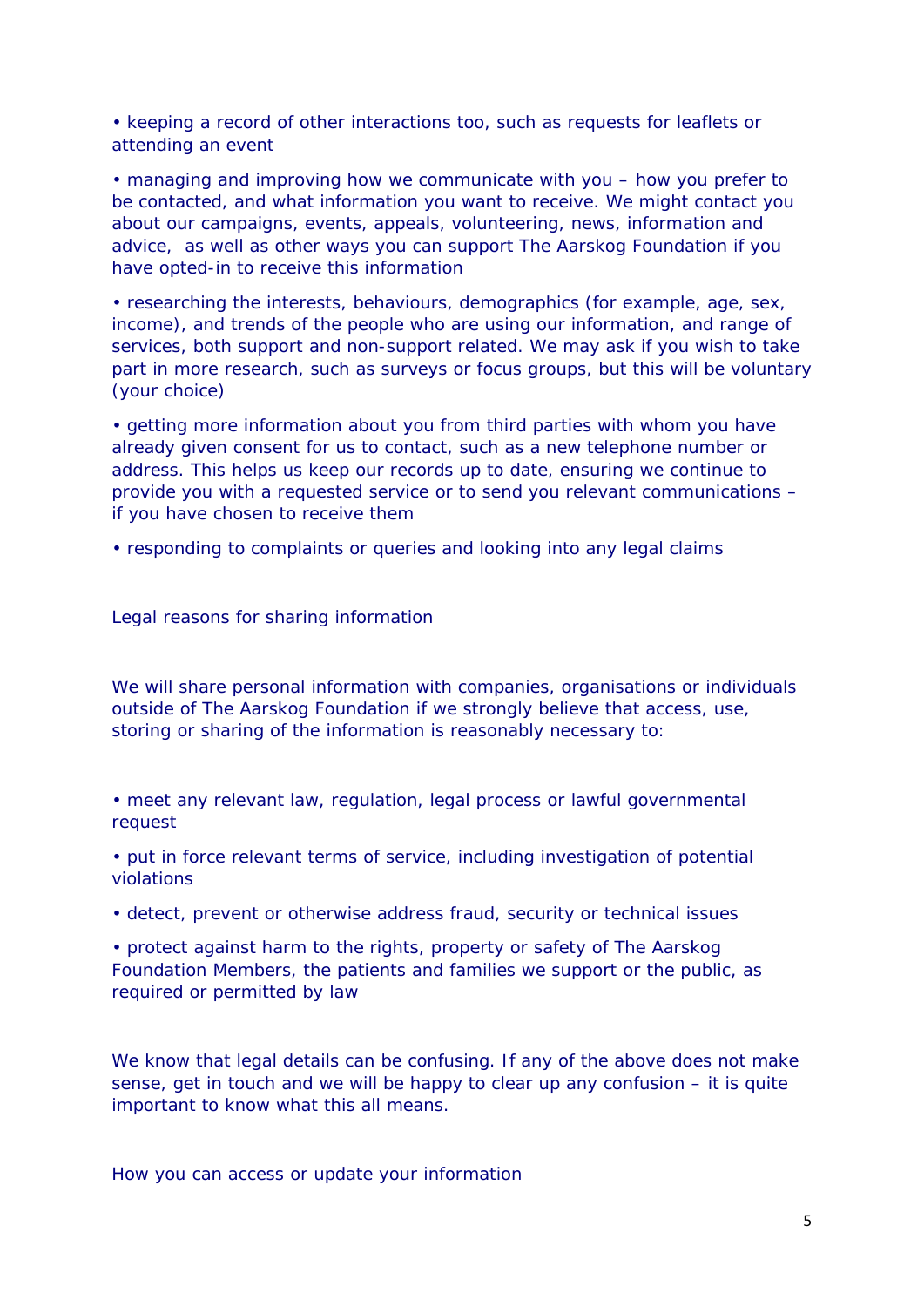The accuracy of your information is important to us. We're working on ways to make it easier for you to review and correct the information that we hold about you. In the meantime, if you change phone number, address or email address, or any of the other information we hold is inaccurate or out of date, please email us at: support@aarskogsyndromefoundation.co.uk

Subject Access Requests

You have the right to request a copy of the information we hold about you. To get a copy of this, please write to The Aarskog Foundation' Data Protection Controller at this address:

The Aarskog Foundation, Wilton, Breadalbane Street, Tobermory, Isle of Mull PA75 6PX

If you would rather speak to someone, please call our freephone 0800 001 6623.

We try our best to respond to all enquiries within five working days of receiving them, and will offer a full response to all information access requests within 30 working days.

**Complaints** 

In the first instance, you should contact TAF using our standard complaints procedure.

If you remain unhappy with our use of your personal data, you have the right to complain to the Information Commissioner's Office. We would encourage you to contact us in the first instance so we can attempt to resolve any concerns.

Any questions about the operation of this policy or any concerns that the policy has not been followed should be referred in the first instance to the Data Protection Controller, support@aarskogsyndromefoundation.co.uk

Updating your preferences and unsubscribing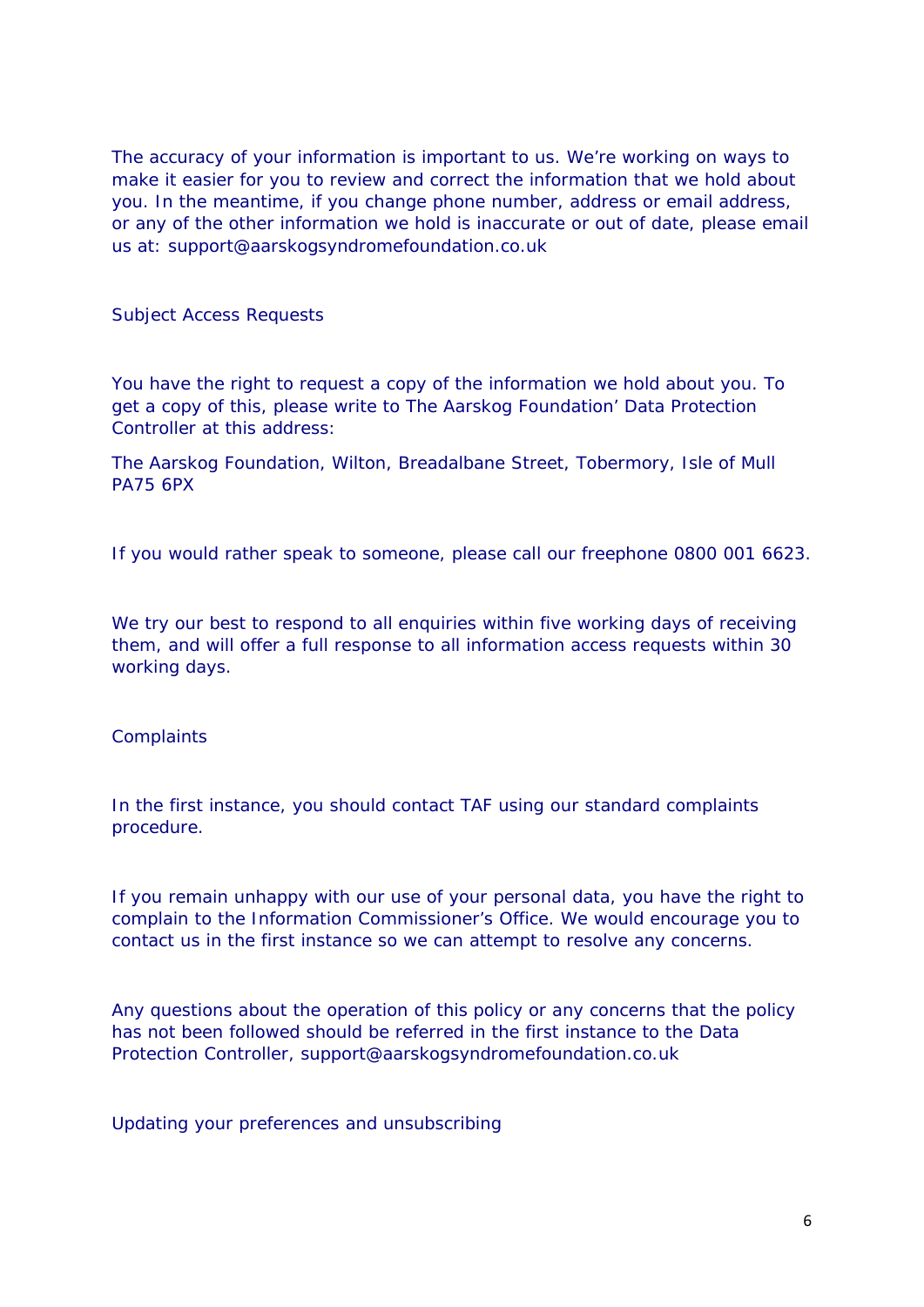You are in control of how we contact you, for example by post or email and you can control this by contacting us on The Aarskog Foundation' website. If you want to stop receiving emails, click the 'unsubscribe' link at the bottom of any of our emails. We would rather you didn't miss out, but we respect that it is your decision!

Making changes to your personal information

If your personal details change, please help us to keep this information up-todate by getting in touch and telling us.

How we store your information

We ensure there are appropriate technical controls in place to protect your personal details, for example our online forms are always encrypted (this prevents other people accessing them) and our network is protected and checked often.

We regularly review who has access to information that we hold to ensure it is only accessible by trained staff, volunteers and contractors.

We regularly review the information that we hold, and delete anything that is no longer required.

## Cookies

Cookies are small text files stored on your device when you access most websites on the internet or open certain emails. Among other things, cookies allow a website to recognise your device and remember if you've been to the website before. We use the term cookie to refer to cookies and technologies that perform a similar function to cookies (eg tags, pixels, web beacons, etc). Cookies can be read by the originating website on each subsequent visit and by any other website that recognises the cookie.

We use these to improve our user's experience of our website, temporarily store data and understand the parts of the website that users are visiting.

We use cookies in order to make our website easier to use and, to support the provision of information and functionality to you.